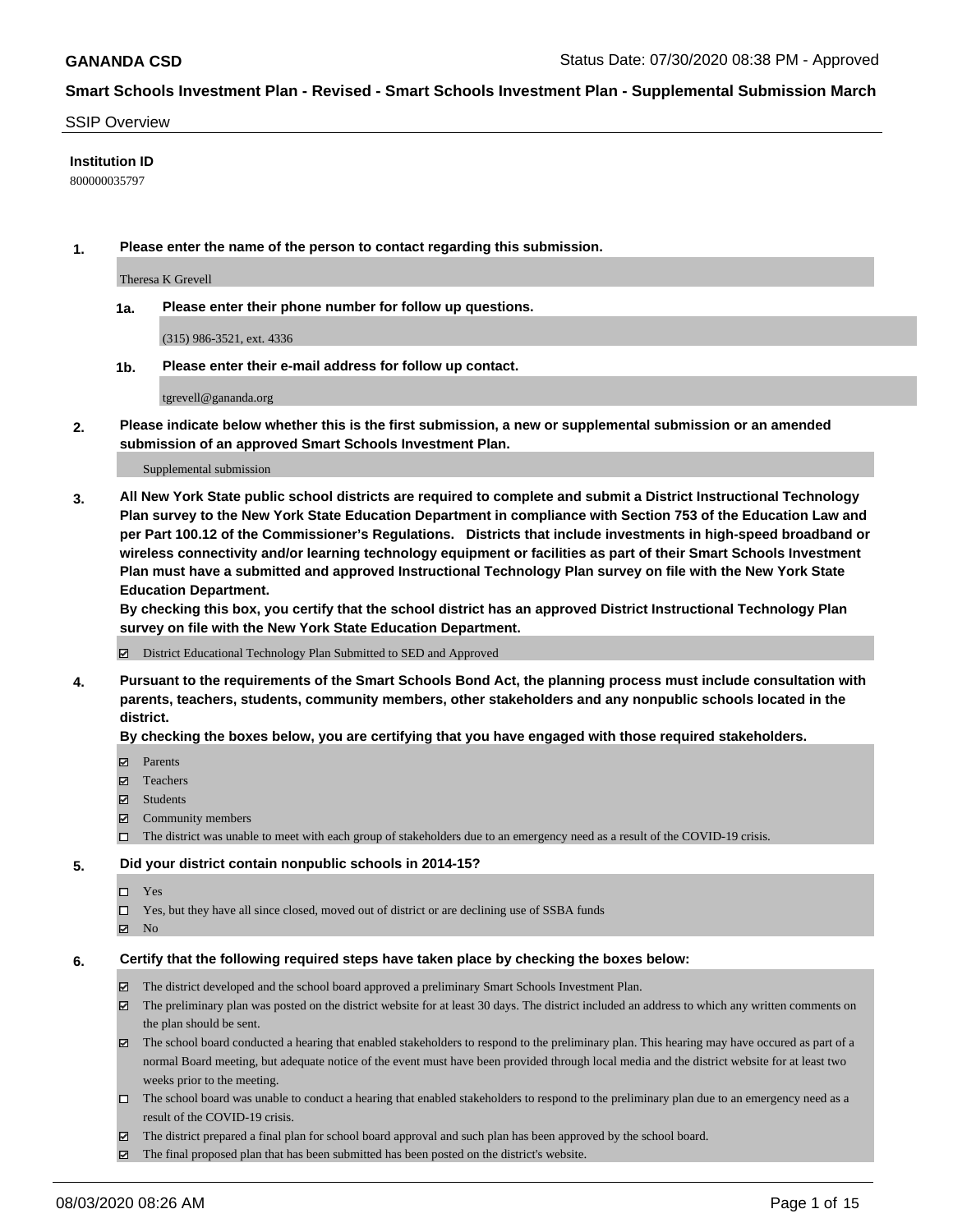SSIP Overview

**6a. Please upload the proposed Smart Schools Investment Plan (SSIP) that was posted on the district's website, along with any supporting materials. Note that this should be different than your recently submitted Educational Technology Survey. The Final SSIP, as approved by the School Board, should also be posted on the website and remain there during the course of the projects contained therein.**

Smart Schools Investment Plan - Supplemental Submission Proposal.pdf

**6b. Enter the webpage address where the final Smart Schools Investment Plan is posted. The Plan should remain posted for the life of the included projects.**

https://www.gananda.org/apps/pages/index.jsp?uREC\_ID=1035632&type=d&pREC\_ID=1804967

**7. Please enter an estimate of the total number of students and staff that will benefit from this Smart Schools Investment Plan based on the cumulative projects submitted to date.**

973

**8. An LEA/School District may partner with one or more other LEA/School Districts to form a consortium to pool Smart Schools Bond Act funds for a project that meets all other Smart School Bond Act requirements. Each school district participating in the consortium will need to file an approved Smart Schools Investment Plan for the project and submit a signed Memorandum of Understanding that sets forth the details of the consortium including the roles of each respective district.**

 $\Box$  The district plans to participate in a consortium to partner with other school district(s) to implement a Smart Schools project.

## **9. Please enter the name and 6-digit SED Code for each LEA/School District participating in the Consortium.**

| Partner LEA/District | <b>ISED BEDS Code</b> |
|----------------------|-----------------------|
| (No Response)        | (No Response)         |

## **10. Please upload a signed Memorandum of Understanding with all of the participating Consortium partners.**

(No Response)

**11. Your district's Smart Schools Bond Act Allocation is:**

\$794,133

### **12. Final 2014-15 BEDS Enrollment to calculate Nonpublic Sharing Requirement**

|            | l Public Enrollment | Nonpublic Enrollment | Total Enrollment | Nonpublic Percentage |
|------------|---------------------|----------------------|------------------|----------------------|
| Enrollment | .021                |                      | .021.00          | 0.00                 |

**13. This table compares each category budget total, as entered in that category's page, to the total expenditures listed in the category's expenditure table. Any discrepancies between the two must be resolved before submission.**

|                                          | Sub-Allocations | <b>Expenditure Totals</b> | <b>Difference</b> |
|------------------------------------------|-----------------|---------------------------|-------------------|
| <b>School Connectivity</b>               | 87,481.00       | 87,481.00                 | 0.00              |
| Connectivity Projects for<br>Communities | 0.00            | 0.00                      | 0.00              |
| Classroom Technology                     | 30,000.00       | 30,000,00                 | 0.00              |
| Pre-Kindergarten Classrooms              | 0.00            | 0.00                      | 0.00              |
| Replace Transportable<br>Classrooms      | 0.00            | 0.00                      | 0.00              |
| High-Tech Security Features              | 0.00            | 0.00                      | 0.00              |
| Nonpublic Loan                           | 0.00            | 0.00                      | 0.00              |
| Totals:                                  |                 |                           |                   |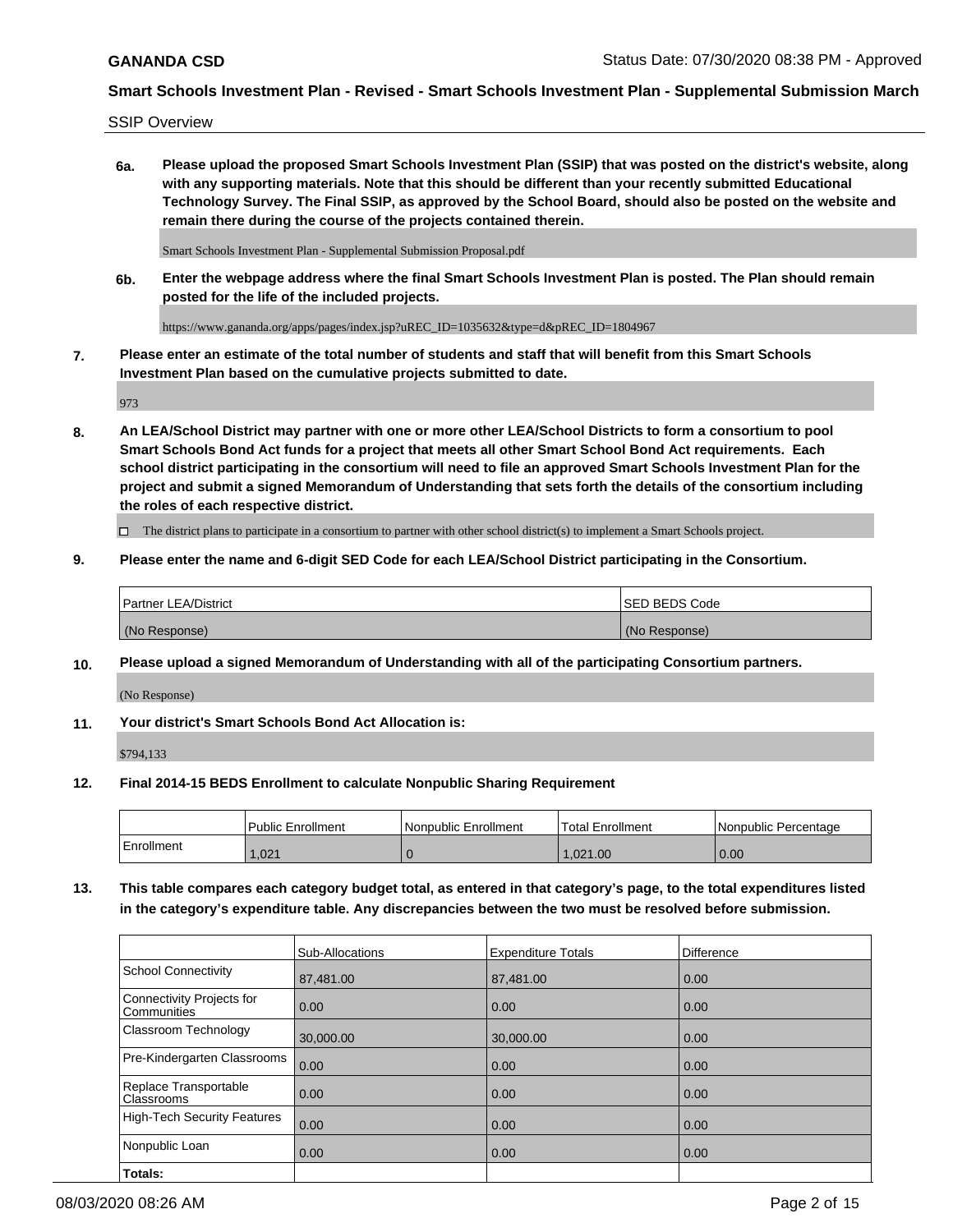SSIP Overview

| <b>Sub-Allocations</b> | <b>Expenditure Totals</b> | Difference |
|------------------------|---------------------------|------------|
| 117,481                | 117,481                   | 0          |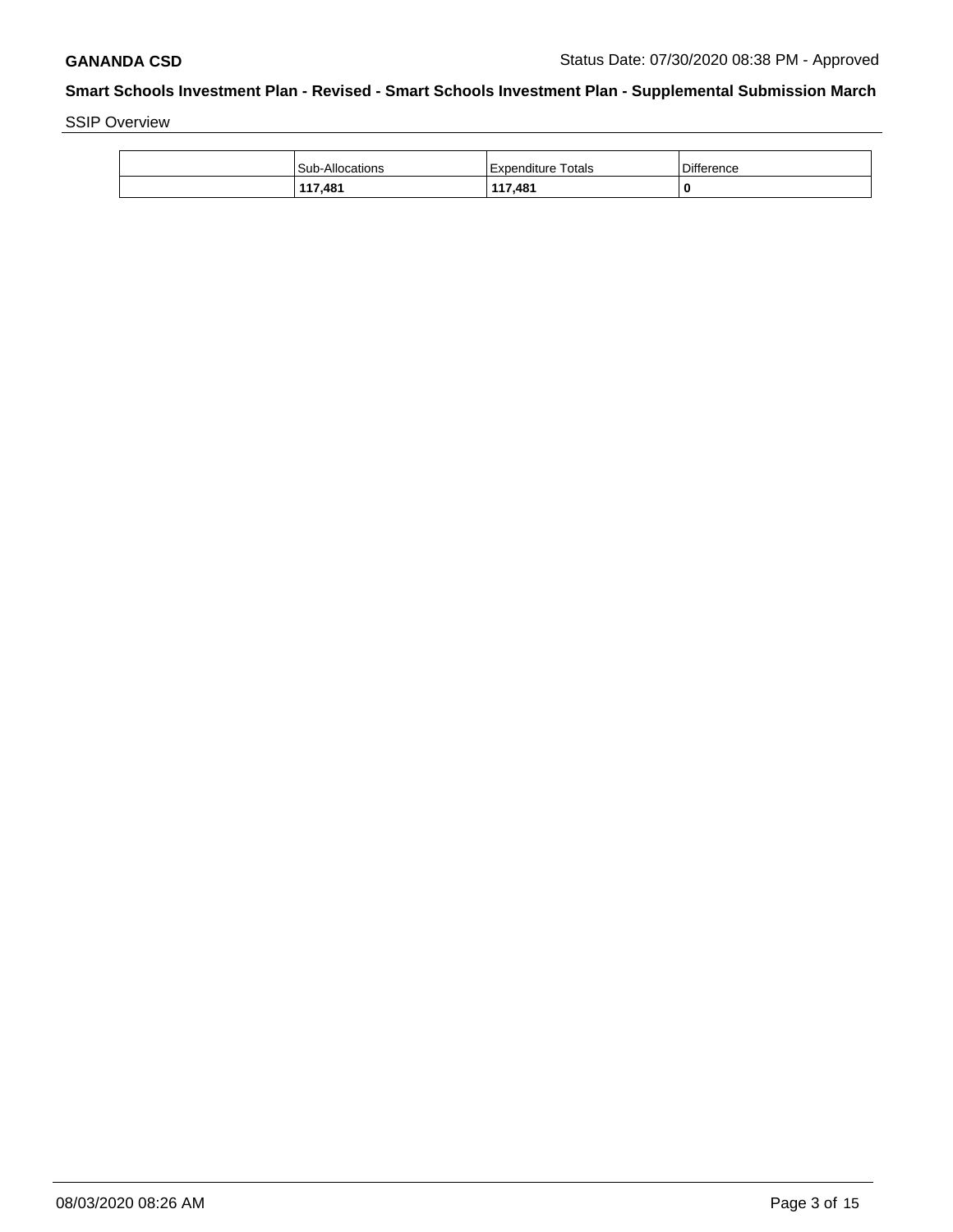School Connectivity

- **1. In order for students and faculty to receive the maximum benefit from the technology made available under the Smart Schools Bond Act, their school buildings must possess sufficient connectivity infrastructure to ensure that devices can be used during the school day. Smart Schools Investment Plans must demonstrate that:**
	- **• sufficient infrastructure that meets the Federal Communications Commission's 100 Mbps per 1,000 students standard currently exists in the buildings where new devices will be deployed, or**
	- **• is a planned use of a portion of Smart Schools Bond Act funds, or**
	- **• is under development through another funding source.**

**Smart Schools Bond Act funds used for technology infrastructure or classroom technology investments must increase the number of school buildings that meet or exceed the minimum speed standard of 100 Mbps per 1,000 students and staff within 12 months. This standard may be met on either a contracted 24/7 firm service or a "burstable" capability. If the standard is met under the burstable criteria, it must be:**

**1. Specifically codified in a service contract with a provider, and**

**2. Guaranteed to be available to all students and devices as needed, particularly during periods of high demand, such as computer-based testing (CBT) periods.**

**Please describe how your district already meets or is planning to meet this standard within 12 months of plan submission.**

We currently meet this standard. We have an enrollment below 1,000 students. Our current speed is 200 mbps. We have a fiber connection to the RIC and our buildings are interconnected with fiber.

- **1a. If a district believes that it will be impossible to meet this standard within 12 months, it may apply for a waiver of this requirement, as described on the Smart Schools website. The waiver must be filed and approved by SED prior to submitting this survey.**
	- $\Box$  By checking this box, you are certifying that the school district has an approved waiver of this requirement on file with the New York State Education Department.
- **2. Connectivity Speed Calculator (Required). If the district currently meets the required speed, enter "Currently Met" in the last box: Expected Date When Required Speed Will be Met.**

|                  | l Number of<br><b>Students</b> | Required Speed<br>lin Mbps | Current Speed in Expected Speed<br><b>Mbps</b> | to be Attained | Expected Date<br>When Required<br>l Within 12 Months ISpeed Will be Met l |
|------------------|--------------------------------|----------------------------|------------------------------------------------|----------------|---------------------------------------------------------------------------|
| Calculated Speed | 973                            | 97.30                      | 200                                            | (No Response)  | Currently Met                                                             |

**3. Describe how you intend to use Smart Schools Bond Act funds for high-speed broadband and/or wireless connectivity projects in school buildings.**

The purchase of two virtualization servers with a storage attached network (SAN) will replace 5 existing servers that have reached end of life. The servers host data and applications used by both staff and students. Continuation of hosted data will enable students to seamlessly transition from lab to lab and classroom to classroom, enabling them to access their data and files without having it stored locally on their devices. Applications hosted include Project Lead the Way (PLTW), Library Databases, Print Servers and others that are used on a daily basis.

**4. Describe the linkage between the district's District Instructional Technology Plan and how the proposed projects will improve teaching and learning. (There should be a link between your response to this question and your responses to Question 1 in Section IV - NYSED Initiatives Alignment: "Explain how the district use of instructional technology will serve as a part of a comprehensive and sustained effort to support rigorous academic standards attainment and performance improvement for students."** 

**Your answer should also align with your answers to the questions in Section II - Strategic Technology Planning and the associated Action Steps in Section III - Action Plan.)**

As part of our Instructional Technology Plan previously submitted and approved, action step 5 calls for replacement of network infrastructure which supports the instructional goals set forth in the plan. The purchase of virtualization hardware will provide a scalable environment as personalized learning progresses and demands on the server infrastructure grows.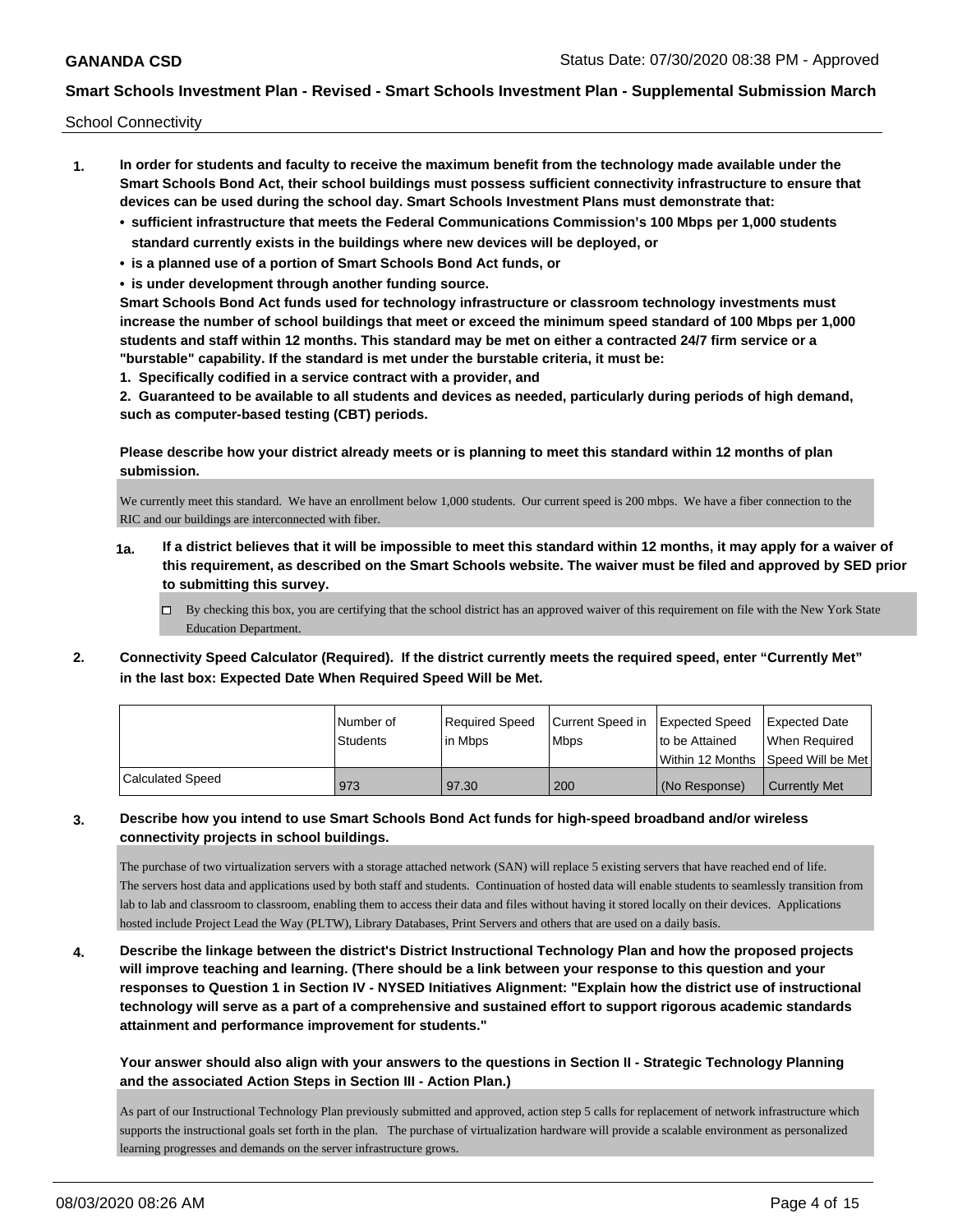School Connectivity

**5. If the district wishes to have students and staff access the Internet from wireless devices within the school building, or in close proximity to it, it must first ensure that it has a robust Wi-Fi network in place that has sufficient bandwidth to meet user demand.**

**Please describe how you have quantified this demand and how you plan to meet this demand.**

Gananda CSD has a robust Wi-Fi network. The core switch was recently upgraded, POE switches installed in each server closet within each building, and Cisco wireless access points in every classroom. Usage is monitored regularly to insure that load is balanced across access points and connectivity is stable.

**6. Smart Schools plans with any expenditures in the School Connectivity category require a project number from the Office of Facilities Planning. Districts must submit an SSBA LOI and receive project numbers prior to submitting the SSIP. As indicated on the LOI, some projects may be eligible for a streamlined review and will not require a building permit.**

**Please indicate on a separate row each project number given to you by the Office of Facilities Planning.**

| <b>Project Number</b> |  |
|-----------------------|--|
| 65-09-02-04-0-004-BA1 |  |
|                       |  |

**7. Certain high-tech security and connectivity infrastructure projects may be eligible for an expedited review process as determined by the Office of Facilities Planning.**

**Was your project deemed eligible for streamlined review?**

Yes

**7a. Districts that choose the Streamlined Review Process will be required to certify that they have reviewed all installations with their licensed architect or engineer of record and provide that person's name and license number. The licensed professional must review the products and proposed method of installation prior to implementation and review the work during and after completion in order to affirm that the work was codecompliant, if requested.**

I certify that I have reviewed all installations with a licensed architect or engineer of record.

**8. Include the name and license number of the architect or engineer of record.**

| Name            | License Number |
|-----------------|----------------|
| Gian-Paul Piane | 25315          |

**9. Public Expenditures – Loanable (Counts toward the nonpublic loan calculation)**

| Select the allowable expenditure type.<br>Repeat to add another item under each type. | <b>PUBLIC</b> Items to be<br>Purchased | Quantity         | <b>ICost Per Item</b> | Total Cost |
|---------------------------------------------------------------------------------------|----------------------------------------|------------------|-----------------------|------------|
| (No Response)                                                                         | (No Response)                          | (No<br>Response) | (No<br>Response)      | 0.00       |
| (No Response)                                                                         | (No Response)                          | (No<br>Response) | (No<br>Response)      | 0.00       |
| (No Response)                                                                         | (No Response)                          | (No<br>Response) | (No<br>Response)      | 0.00       |
| (No Response)                                                                         | (No Response)                          | (No<br>Response) | (No<br>Response)      | 0.00       |
|                                                                                       |                                        | 0                | 0.00                  | 0          |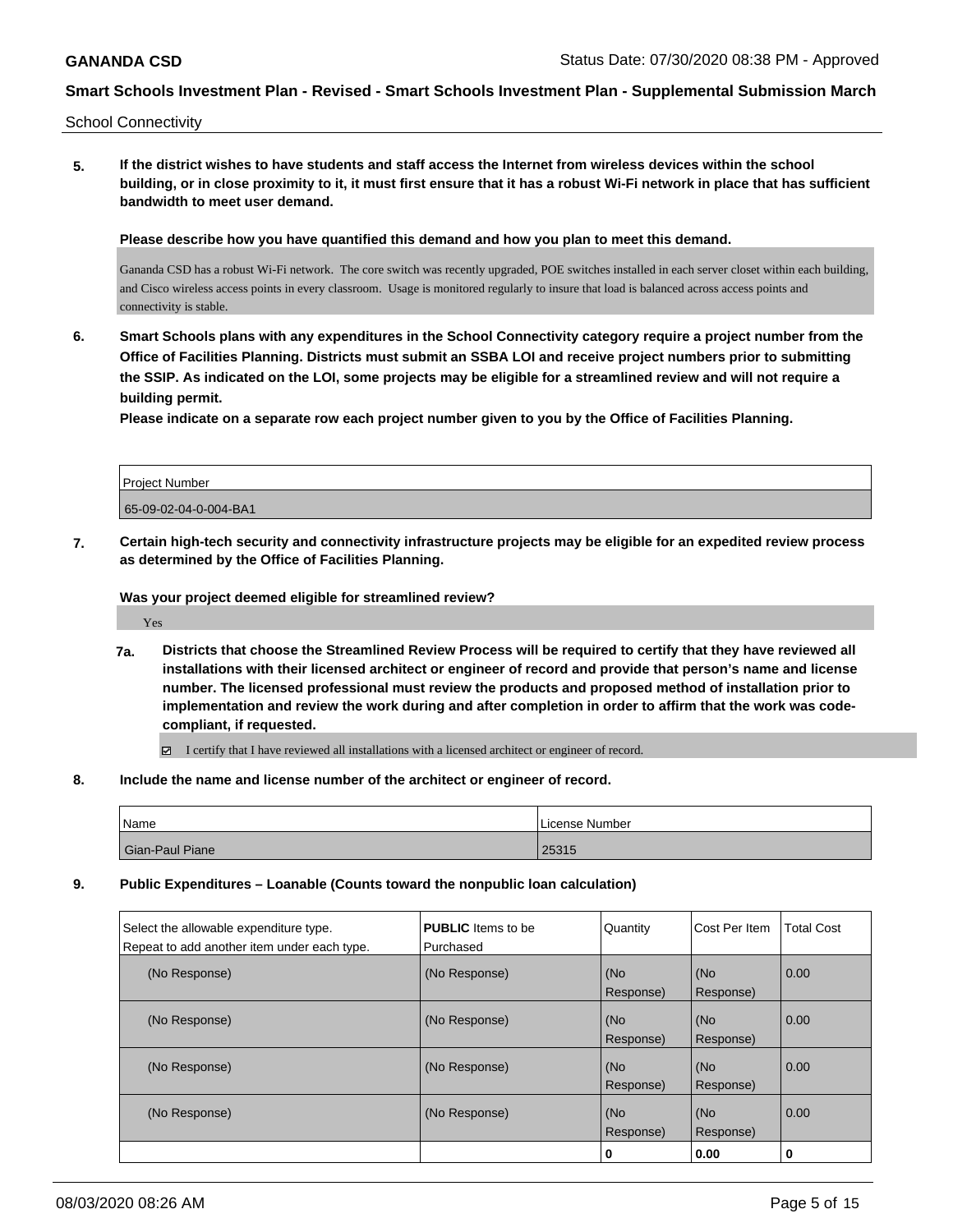School Connectivity

## **10. Public Expenditures – Non-Loanable (Does not count toward nonpublic loan calculation)**

| Select the allowable expenditure<br>type.<br>Repeat to add another item under<br>each type. | <b>PUBLIC</b> Items to be purchased | Quantity | Cost per Item | <b>Total Cost</b> |
|---------------------------------------------------------------------------------------------|-------------------------------------|----------|---------------|-------------------|
| Network/Access Costs                                                                        | <b>Servers</b>                      | 2        | 27,262.00     | 54.524.00         |
| Network/Access Costs                                                                        | <b>SAN</b>                          |          | 26.123.00     | 26.123.00         |
| <b>Other Upfront Costs</b>                                                                  | Installation Charges - one-time     | 3        | 1.928.00      | 5,784.00          |
| <b>Other Costs</b>                                                                          | <b>KVM</b>                          |          | 1,050.00      | 1,050.00          |
|                                                                                             |                                     |          | 56,363.00     | 87,481            |

# **11. Final 2014-15 BEDS Enrollment to calculate Nonpublic Sharing Requirement (no changes allowed.)**

|            | Public Enrollment | l Nonpublic Enrollment | Total Enrollment | I Nonpublic Percentage |
|------------|-------------------|------------------------|------------------|------------------------|
| Enrollment | .021              |                        | 1.021.00         | 0.00                   |

## **12. Total Public Budget - Loanable (Counts toward the nonpublic loan calculation)**

|                                                 | Public Allocations | <b>Estimated Nonpublic Loan</b><br>Amount | <b>Estimated Total Sub-Allocations</b> |
|-------------------------------------------------|--------------------|-------------------------------------------|----------------------------------------|
| Network/Access Costs                            | (No Response)      | 0.00                                      | 0.00                                   |
| School Internal Connections and  <br>Components | (No Response)      | 0.00                                      | 0.00                                   |
| Other                                           | (No Response)      | 0.00                                      | 0.00                                   |
| Totals:                                         | 0.00               | u                                         |                                        |

# **13. Total Public Budget – Non-Loanable (Does not count toward the nonpublic loan calculation)**

|                                            | lSub-<br>Allocation |
|--------------------------------------------|---------------------|
| Network/Access Costs                       | 80,647.00           |
| <b>Outside Plant Costs</b>                 | (No Response)       |
| School Internal Connections and Components | (No Response)       |
| <b>Professional Services</b>               | (No Response)       |
| Testing                                    | (No Response)       |
| <b>Other Upfront Costs</b>                 | 5,784.00            |
| <b>Other Costs</b>                         | 1,050.00            |
| Totals:                                    | 87,481.00           |

## **14. School Connectivity Totals**

|                          | Total Sub-Allocations |
|--------------------------|-----------------------|
| Total Loanable Items     | 0.00                  |
| Total Non-Ioanable Items | 87,481.00             |
| Totals:                  |                       |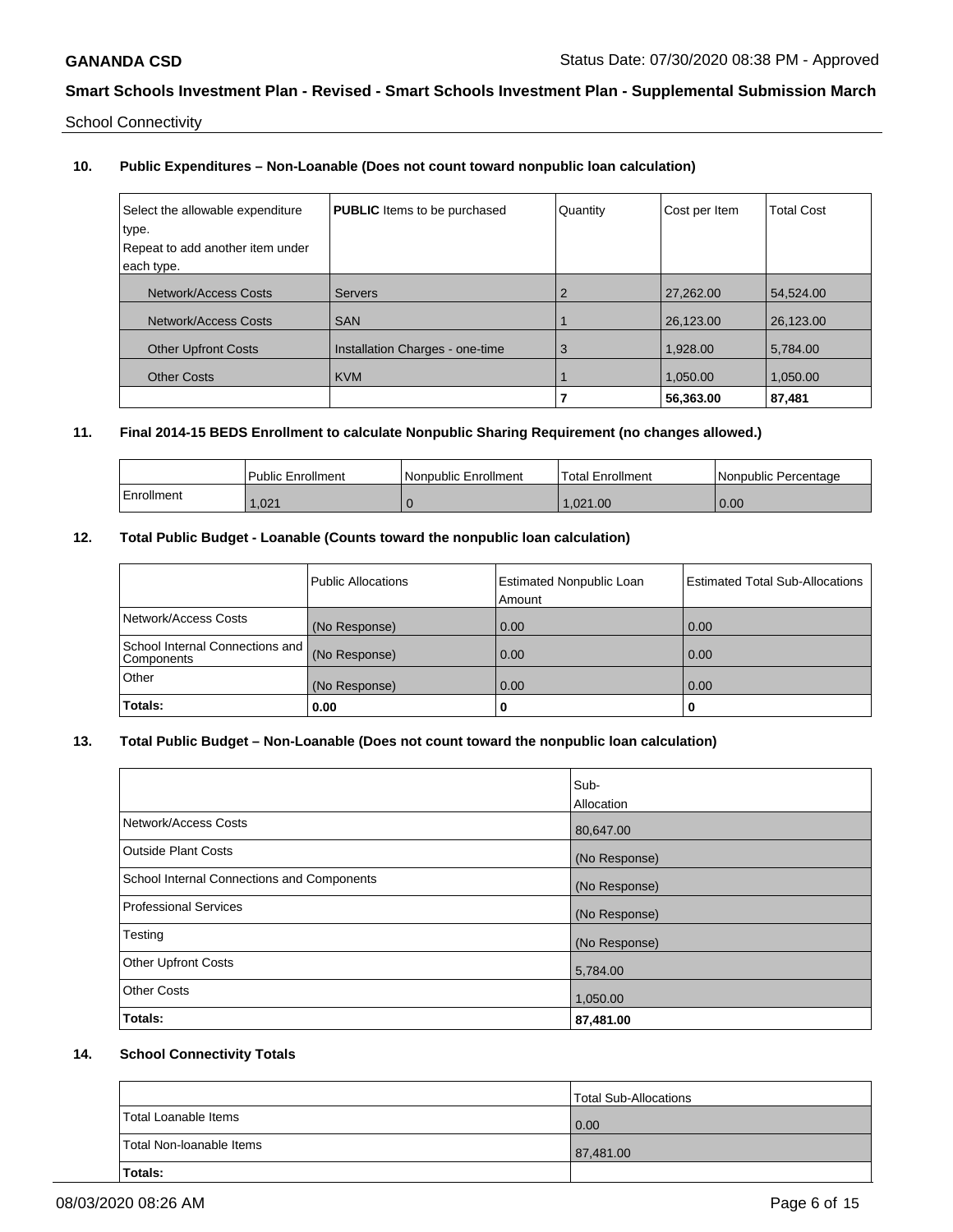School Connectivity

| 87,481                           |
|----------------------------------|
| Total Sub.<br>- A II<br>ocations |
|                                  |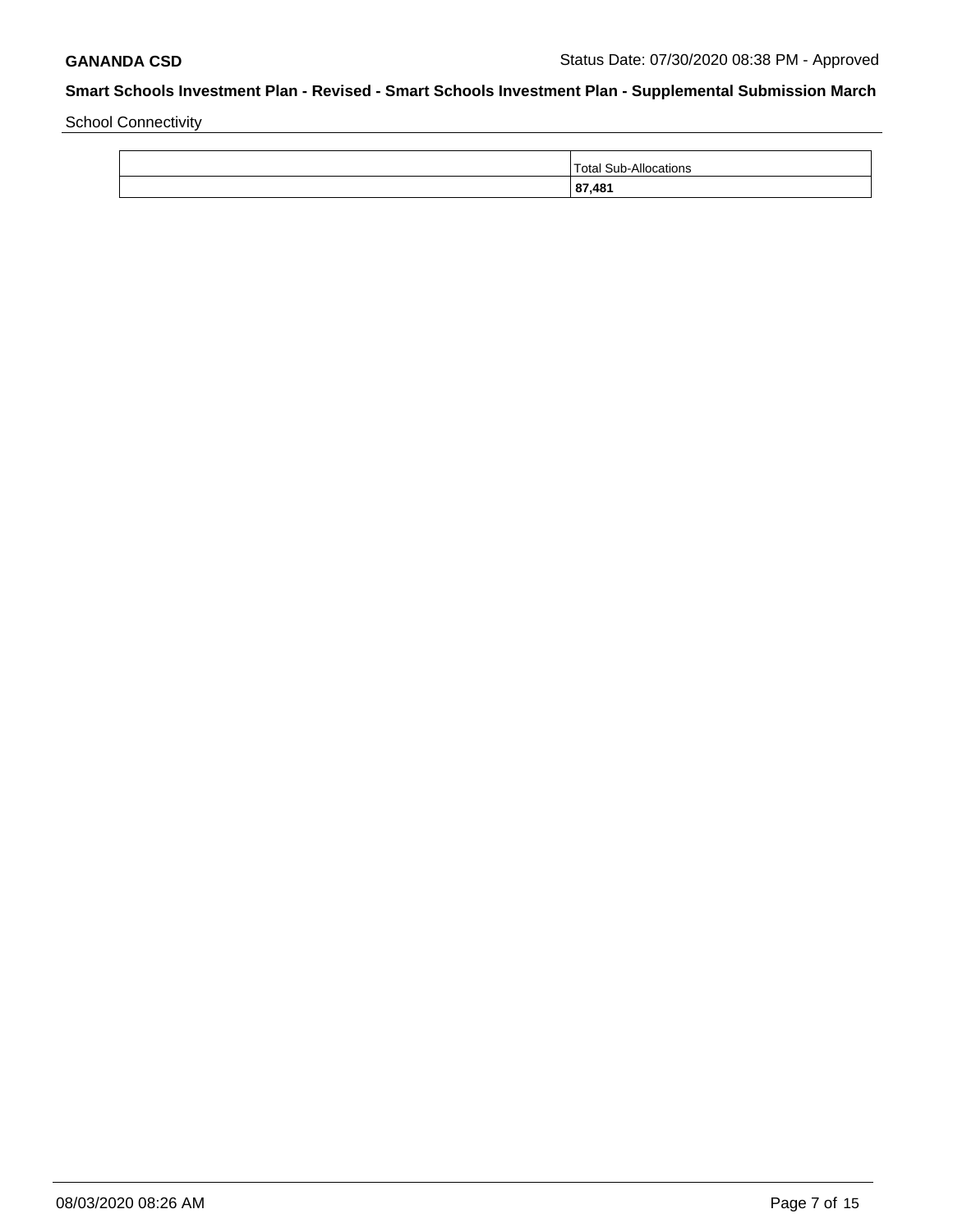Community Connectivity (Broadband and Wireless)

**1. Describe how you intend to use Smart Schools Bond Act funds for high-speed broadband and/or wireless connectivity projects in the community.**

 $\rm N/A$ 

**2. Please describe how the proposed project(s) will promote student achievement and increase student and/or staff access to the Internet in a manner that enhances student learning and/or instruction outside of the school day and/or school building.**

N/A

**3. Community connectivity projects must comply with all the necessary local building codes and regulations (building and related permits are not required prior to plan submission).**

 $\Box$  I certify that we will comply with all the necessary local building codes and regulations.

**4. Please describe the physical location of the proposed investment.**

N/A

**5. Please provide the initial list of partners participating in the Community Connectivity Broadband Project, along with their Federal Tax Identification (Employer Identification) number.**

| <b>Project Partners</b> | l Federal ID # |
|-------------------------|----------------|
| (No Response)           | (No Response)  |

**6. Please detail the type, quantity, per unit cost and total cost of the eligible items under each sub-category.**

| Select the allowable expenditure | Item to be purchased | Quantity      | Cost per Item | <b>Total Cost</b> |
|----------------------------------|----------------------|---------------|---------------|-------------------|
| type.                            |                      |               |               |                   |
| Repeat to add another item under |                      |               |               |                   |
| each type.                       |                      |               |               |                   |
| (No Response)                    | (No Response)        | (No Response) | (No Response) | 0.00              |
|                                  |                      | U             | 0.00          |                   |

**7. If you are submitting an allocation for Community Connectivity, complete this table.**

**Note that the calculated Total at the bottom of the table must equal the Total allocation for this category that you entered in the SSIP Overview overall budget.**

|                                    | Sub-Allocation |
|------------------------------------|----------------|
| Network/Access Costs               | (No Response)  |
| Outside Plant Costs                | (No Response)  |
| <b>Tower Costs</b>                 | (No Response)  |
| <b>Customer Premises Equipment</b> | (No Response)  |
| <b>Professional Services</b>       | (No Response)  |
| Testing                            | (No Response)  |
| <b>Other Upfront Costs</b>         | (No Response)  |
| <b>Other Costs</b>                 | (No Response)  |
| Totals:                            | 0.00           |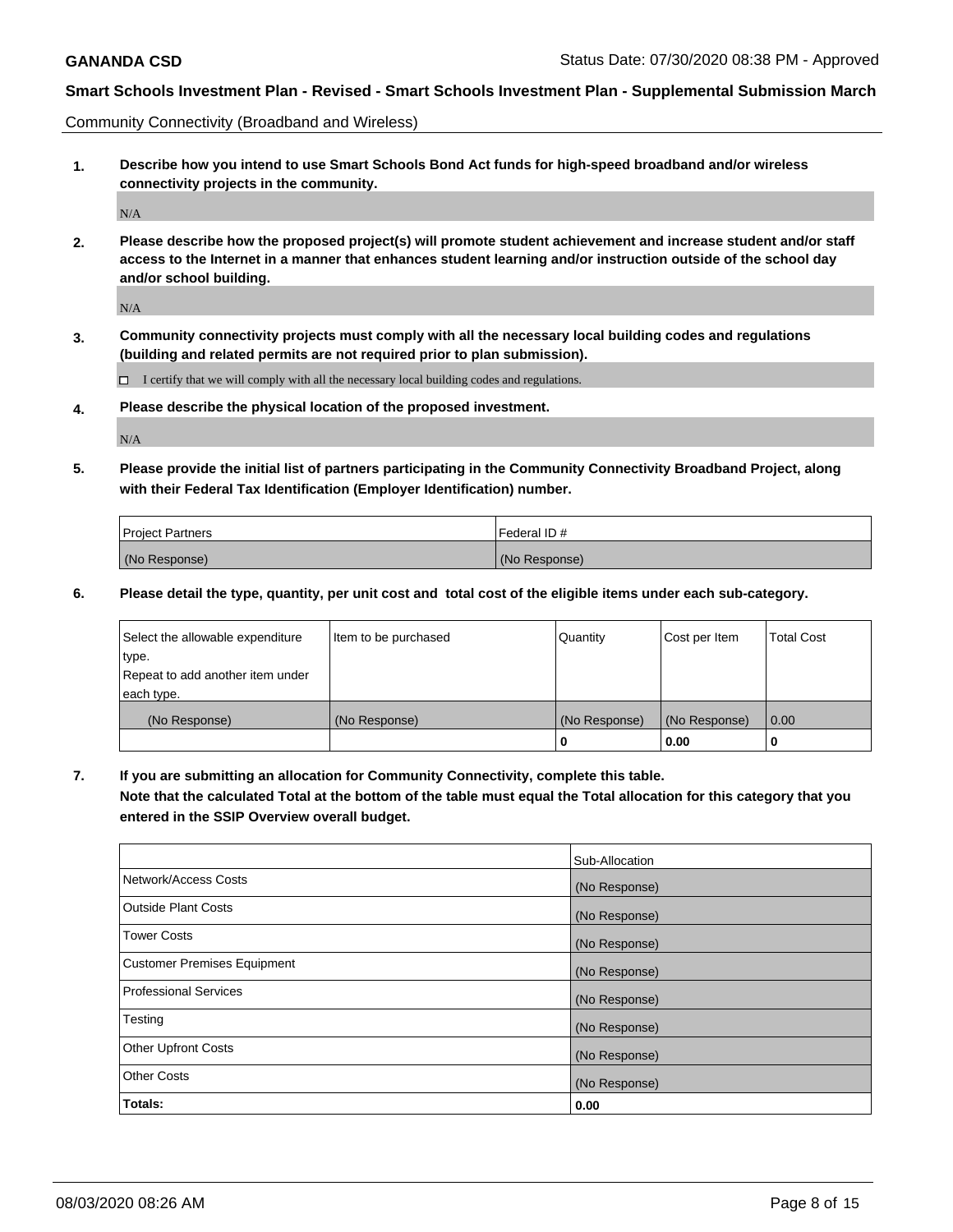### Classroom Learning Technology

**1. In order for students and faculty to receive the maximum benefit from the technology made available under the Smart Schools Bond Act, their school buildings must possess sufficient connectivity infrastructure to ensure that devices can be used during the school day. Smart Schools Investment Plans must demonstrate that sufficient infrastructure that meets the Federal Communications Commission's 100 Mbps per 1,000 students standard currently exists in the buildings where new devices will be deployed, or is a planned use of a portion of Smart Schools Bond Act funds, or is under development through another funding source. Smart Schools Bond Act funds used for technology infrastructure or classroom technology investments must increase the number of school buildings that meet or exceed the minimum speed standard of 100 Mbps per 1,000 students and staff within 12 months. This standard may be met on either a contracted 24/7 firm service or a "burstable" capability. If the standard is met under the burstable criteria, it must be:**

**1. Specifically codified in a service contract with a provider, and**

**2. Guaranteed to be available to all students and devices as needed, particularly during periods of high demand, such as computer-based testing (CBT) periods.**

**Please describe how your district already meets or is planning to meet this standard within 12 months of plan submission.**

We currently meet this standard as we currently contract for 200mbps with the Genesee Valley Wayne Finger Lakes RIC, and student enrollment is just under 1,000 students. Our connection to the RIC is fiber, and our buildings are interconnected with fiber.

- **1a. If a district believes that it will be impossible to meet this standard within 12 months, it may apply for a waiver of this requirement, as described on the Smart Schools website. The waiver must be filed and approved by SED prior to submitting this survey.**
	- By checking this box, you are certifying that the school district has an approved waiver of this requirement on file with the New York State Education Department.
- **2. Connectivity Speed Calculator (Required). If the district currently meets the required speed, enter "Currently Met" in the last box: Expected Date When Required Speed Will be Met.**

|                  | l Number of<br>Students | Required Speed<br>l in Mbps | Current Speed in<br>Mbps | <b>Expected Speed</b><br>to be Attained | <b>Expected Date</b><br>When Required<br>Within 12 Months 1Speed Will be Met1 |
|------------------|-------------------------|-----------------------------|--------------------------|-----------------------------------------|-------------------------------------------------------------------------------|
| Calculated Speed | 973                     | 97.30                       | 200                      | 200                                     | <b>Currently Met</b>                                                          |

**3. If the district wishes to have students and staff access the Internet from wireless devices within the school building, or in close proximity to it, it must first ensure that it has a robust Wi-Fi network in place that has sufficient bandwidth to meet user demand.**

**Please describe how you have quantified this demand and how you plan to meet this demand.**

In July 2018, high speed broadband was upgraded, replacing the core switching device to accommodate 10GB backbone fiber connections. Additionally, POE switches and wireless network access points were installed in each classroom to support Goal #1 of our Instructional Technology Plan..

**4. All New York State public school districts are required to complete and submit an Instructional Technology Plan survey to the New York State Education Department in compliance with Section 753 of the Education Law and per Part 100.12 of the Commissioner's Regulations.**

**Districts that include educational technology purchases as part of their Smart Schools Investment Plan must have a submitted and approved Instructional Technology Plan survey on file with the New York State Education Department.**

 $\boxtimes$  By checking this box, you are certifying that the school district has an approved Instructional Technology Plan survey on file with the New York State Education Department.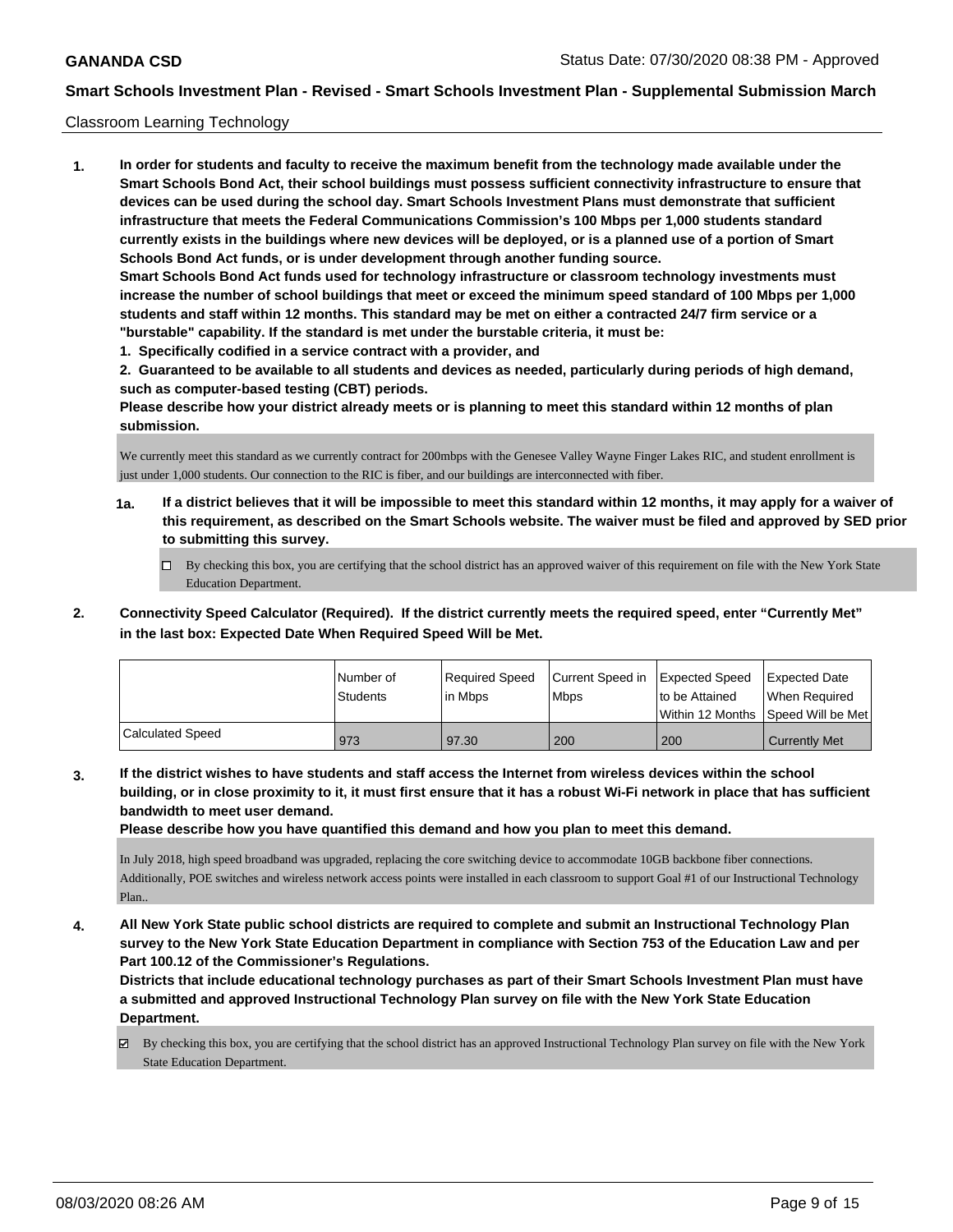### Classroom Learning Technology

**5. Describe the devices you intend to purchase and their compatibility with existing or planned platforms or systems. Specifically address the adequacy of each facility's electrical, HVAC and other infrastructure necessary to install and support the operation of the planned technology.**

Our intent is to purchase Interactive Flat Panels (IFP's) to replace aging Smartboards/Projectors currently in classrooms. The IFP's we have selected are compatible with the existing software used in by teachers in their curriculum. The IFP's are well within our existing electrical utilization as they are estimated to utilize 138W power consumption, whereas our existing technology in use use 376W power.

- **6. Describe how the proposed technology purchases will:**
	- **> enhance differentiated instruction;**
	- **> expand student learning inside and outside the classroom;**
	- **> benefit students with disabilities and English language learners; and**
	- **> contribute to the reduction of other learning gaps that have been identified within the district.**

**The expectation is that districts will place a priority on addressing the needs of students who struggle to succeed in a rigorous curriculum. Responses in this section should specifically address this concern and align with the district's Instructional Technology Plan (in particular Question 2 of E. Curriculum and Instruction: "Does the district's instructional technology plan address the needs of students with disabilities to ensure equitable access to instruction, materials and assessments?" and Question 3 of the same section: "Does the district's instructional technology plan address the provision of assistive technology specifically for students with disabilities to ensure access to and participation in the general curriculum?")**

**In addition, describe how the district ensures equitable access to instruction, materials and assessments and participation in the general curriculum for both SWD and English Language Learners/Multilingual Learners (ELL/MLL) students.**

Interactive Flat Panels (IFP's) provide state-of-the-art technology in the classroom, and integrate into curriculum, enhancing instructional learning. Teachers have the ability to supply a wide variety of built-in tools use as part of their daily curriculum. With the IFP's 20-point touch capability, multiple students can simultaneously annotate on one screen. Integrated collaboration software lets users write, highlight, and edit on top of any content, including the integrated web browser. Content can be recorded and saved for absent students, test review, or flipped learning. Along with the ability to import virtually any type of document or media file, integrated subject-specific templates, customizable backgrounds and tools for creating mind maps, quizzes and more assist with content development. They are completely compatible with Google Classroom and all related apps, The purchase of IFP will enable greater inclusivity – kinesthetic learners will have the ability to get up and move to interactively use the panel as part of their instruction. The ability to use videos and multimedia on the IFP will appeal to visual and auditory learners. Teachers can capture and save on-screen notes for distribution for later review for students who require assistance with note taking. In addition, students that have difficulty holding a pen can use their finger or other object to write on the board. Younger students will have the ability to trace letters and shapes. The interactive flat panels will provide ELL students the ability to use various translation applications, dictionaries and other tools to assist them with their learning. They will be able to practice language learning using these applications, allowing them to stop the program, practice what they heard, record their speech and playback what they recorded.

## **7. Where appropriate, describe how the proposed technology purchases will enhance ongoing communication with parents and other stakeholders and help the district facilitate technology-based regional partnerships, including distance learning and other efforts.**

Purchase of Interactive Flat Panel's will enable distance learning using software programs like MyViewBoard and Google Suite. Students can utilize MyViewBoard from their home to reach multiple audiences (i.e., staff, students, administrators and parents). It will give them the ability to ask questions and receive real-time feedback. In addition, they will be able to use applications shared among their peers during learning (i.e., whiteboard, video, slides, padlets, etc.)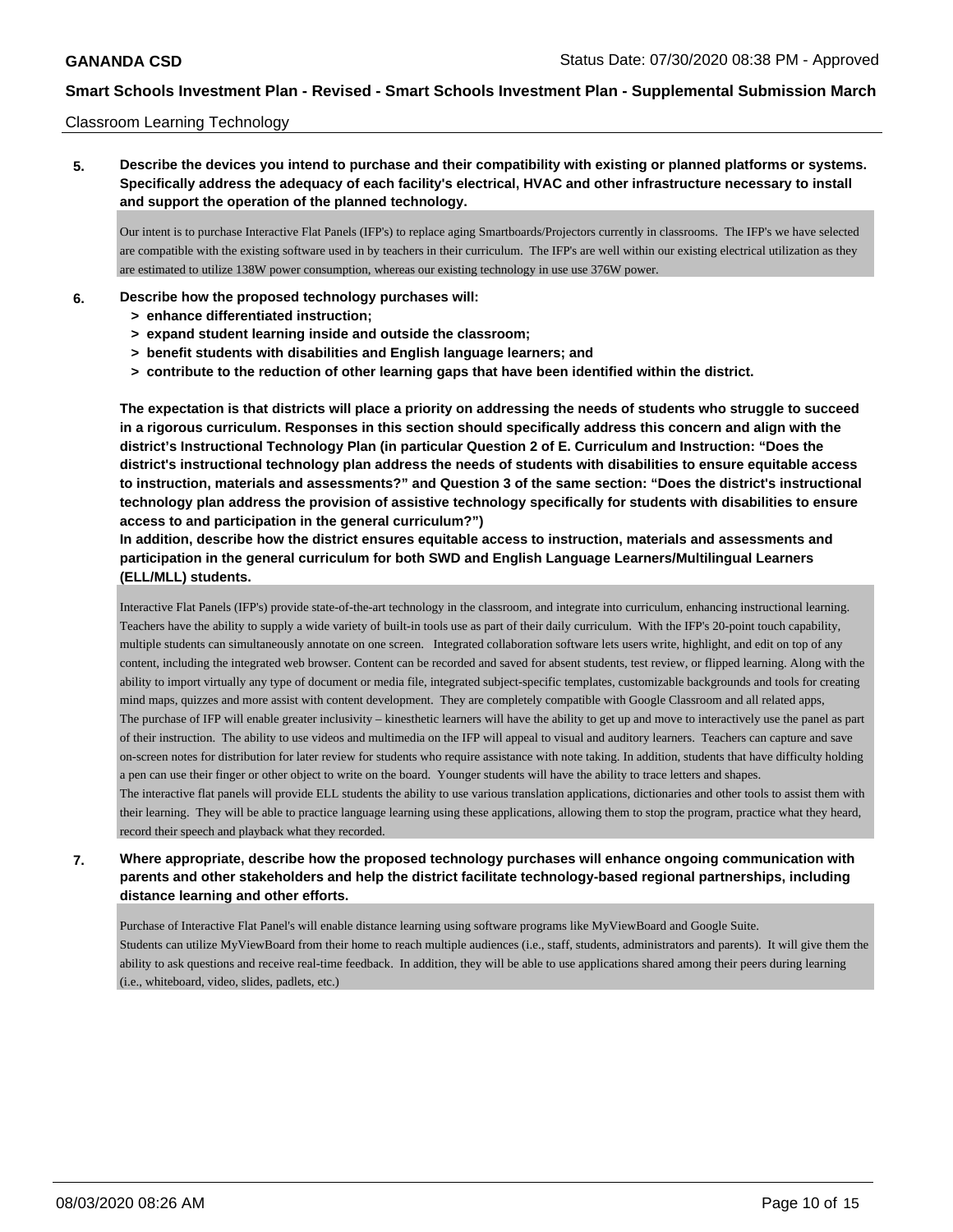### Classroom Learning Technology

**8. Describe the district's plan to provide professional development to ensure that administrators, teachers and staff can employ the technology purchased to enhance instruction successfully.**

**Note: This response should be aligned and expanded upon in accordance with your district's response to Question 1 of F. Professional Development of your Instructional Technology Plan: "Please provide a summary of professional development offered to teachers and staff, for the time period covered by this plan, to support technology to enhance teaching and learning. Please include topics, audience and method of delivery within your summary."**

Gananda has a Personalized Learning (PL) program led by Coaches that work directly with teachers to plan, implement and/or model Personalized Learning lessons. The coaches meet with teachers during PL office hours and/or push into classrooms to work directly with teachers and students. PL coaches offer PL Check-In's (Professional Development), 5 times per school year. In order to use this time as effectively as possible, teachers fill out PL Check-In Surveys so that coaches can direct their instruction and meet the needs of those seeking help most effectively. We have held three sessions with the staff at ES, HS and MS with the Viewsonic representative who provided a PD session to demonstrate the functionality and capabilities of the Viewonic interactive Flat Panels. When we have the boards installed, another PD session will be held prior to the opening of school for staff to attend.

- **9. Districts must contact one of the SUNY/CUNY teacher preparation programs listed on the document on the left side of the page that supplies the largest number of the district's new teachers to request advice on innovative uses and best practices at the intersection of pedagogy and educational technology.**
	- By checking this box, you certify that you have contacted the SUNY/CUNY teacher preparation program that supplies the largest number of your new teachers to request advice on these issues.

## **9a. Please enter the name of the SUNY or CUNY Institution that you contacted.**

SUNY Brockport

**9b. Enter the primary Institution phone number.**

### 585-395-2258

**9c. Enter the name of the contact person with whom you consulted and/or will be collaborating with on innovative uses of technology and best practices.**

Dr. Thomas J. Hernandez

**10. To ensure the sustainability of technology purchases made with Smart Schools funds, districts must demonstrate a long-term plan to maintain and replace technology purchases supported by Smart Schools Bond Act funds. This sustainability plan shall demonstrate a district's capacity to support recurring costs of use that are ineligible for Smart Schools Bond Act funding such as device maintenance, technical support, Internet and wireless fees, maintenance of hotspots, staff professional development, building maintenance and the replacement of incidental items. Further, such a sustainability plan shall include a long-term plan for the replacement of purchased devices and equipment at the end of their useful life with other funding sources.**

By checking this box, you certify that the district has a sustainability plan as described above.

**11. Districts must ensure that devices purchased with Smart Schools Bond funds will be distributed, prepared for use, maintained and supported appropriately. Districts must maintain detailed device inventories in accordance with generally accepted accounting principles.**

By checking this box, you certify that the district has a distribution and inventory management plan and system in place.

**12. Please detail the type, quantity, per unit cost and total cost of the eligible items under each sub-category.**

| Select the allowable expenditure | I Item to be Purchased  | Quantity | Cost per Item | <b>Total Cost</b> |
|----------------------------------|-------------------------|----------|---------------|-------------------|
| type.                            |                         |          |               |                   |
| Repeat to add another item under |                         |          |               |                   |
| each type.                       |                         |          |               |                   |
| Interactive Whiteboards          | Interactive Flat Panels | 10       | 3,000.00      | 30,000.00         |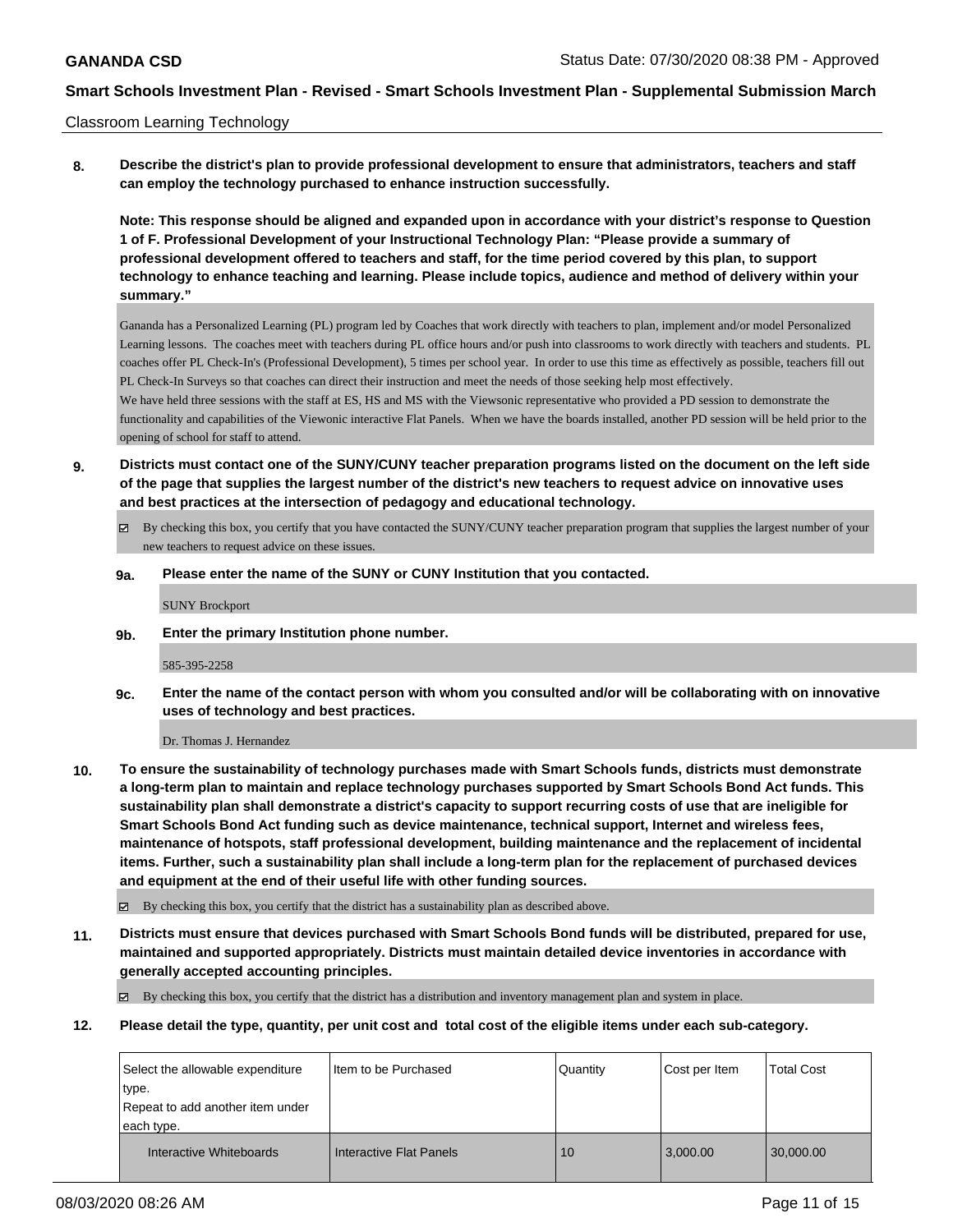Classroom Learning Technology

| Select the allowable expenditure | I Item to be Purchased | Quantity | Cost per Item | <b>Total Cost</b> |
|----------------------------------|------------------------|----------|---------------|-------------------|
| type.                            |                        |          |               |                   |
| Repeat to add another item under |                        |          |               |                   |
| each type.                       |                        |          |               |                   |
|                                  |                        | 10       | 3,000.00      | 30,000            |

## **13. Final 2014-15 BEDS Enrollment to calculate Nonpublic Sharing Requirement (no changes allowed.)**

|            | l Public Enrollment | Nonpublic Enrollment | <b>Total Enrollment</b> | <i><b>Nonpublic</b></i><br>Percentage |
|------------|---------------------|----------------------|-------------------------|---------------------------------------|
| Enrollment | .021                |                      | 1.021.00                | 0.00                                  |

## **14. If you are submitting an allocation for Classroom Learning Technology complete this table.**

|                         | Public School Sub-Allocation | <b>Estimated Nonpublic Loan</b><br>Amount<br>(Based on Percentage Above) | Estimated Total Public and<br>Nonpublic Sub-Allocation |
|-------------------------|------------------------------|--------------------------------------------------------------------------|--------------------------------------------------------|
| Interactive Whiteboards | 30,000.00                    | 0.00                                                                     | 30,000.00                                              |
| <b>Computer Servers</b> | (No Response)                | 0.00                                                                     | 0.00                                                   |
| Desktop Computers       | (No Response)                | 0.00                                                                     | 0.00                                                   |
| <b>Laptop Computers</b> | (No Response)                | 0.00                                                                     | 0.00                                                   |
| <b>Tablet Computers</b> | (No Response)                | 0.00                                                                     | 0.00                                                   |
| <b>Other Costs</b>      | (No Response)                | 0.00                                                                     | 0.00                                                   |
| Totals:                 | 30,000.00                    | 0                                                                        | 30,000                                                 |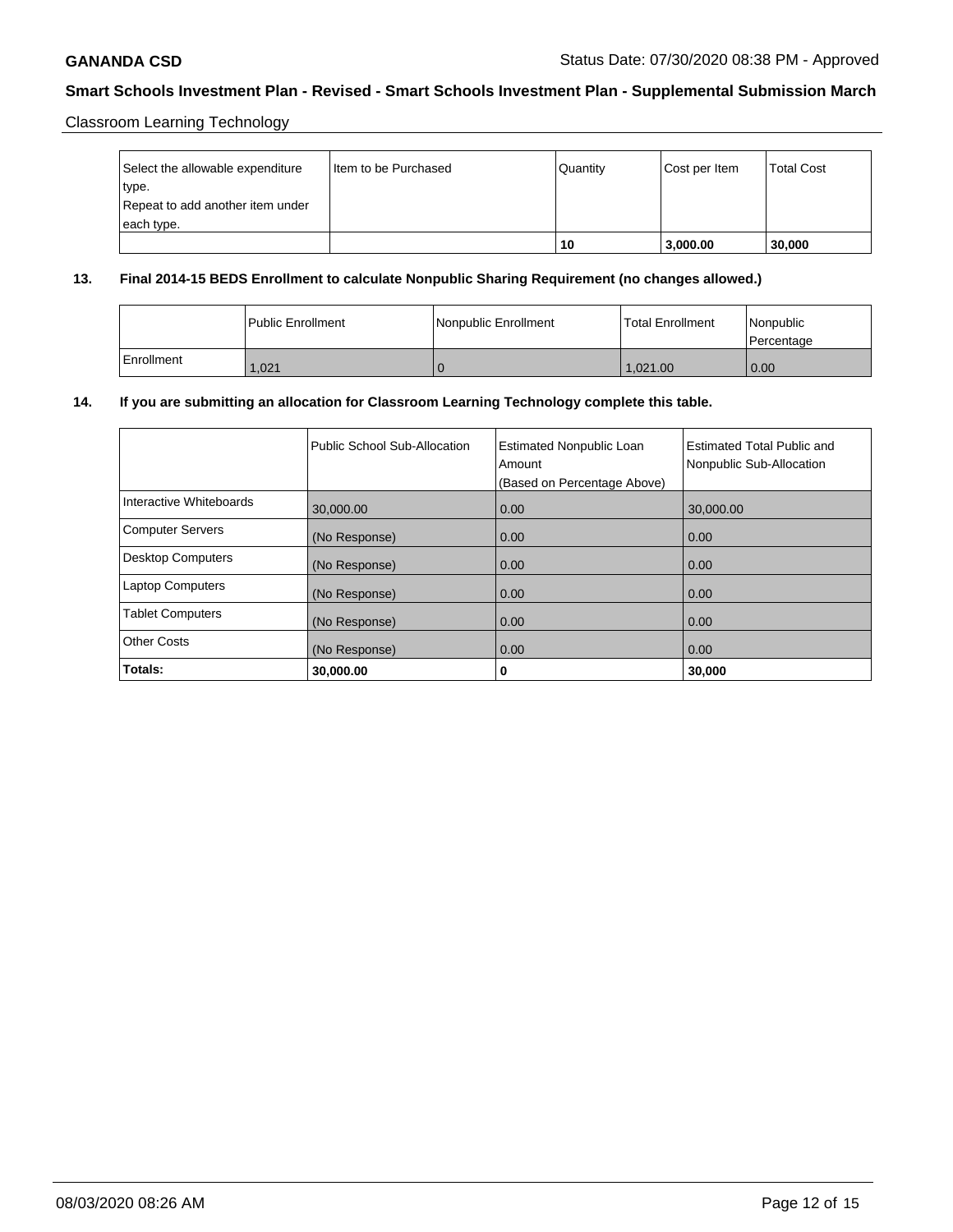### Pre-Kindergarten Classrooms

**1. Provide information regarding how and where the district is currently serving pre-kindergarten students and justify the need for additional space with enrollment projections over 3 years.**

(No Response)

- **2. Describe the district's plan to construct, enhance or modernize education facilities to accommodate prekindergarten programs. Such plans must include:**
	- **Specific descriptions of what the district intends to do to each space;**
	- **An affirmation that new pre-kindergarten classrooms will contain a minimum of 900 square feet per classroom;**
	- **The number of classrooms involved;**
	- **The approximate construction costs per classroom; and**
	- **Confirmation that the space is district-owned or has a long-term lease that exceeds the probable useful life of the improvements.**

(No Response)

**3. Smart Schools Bond Act funds may only be used for capital construction costs. Describe the type and amount of additional funds that will be required to support ineligible ongoing costs (e.g. instruction, supplies) associated with any additional pre-kindergarten classrooms that the district plans to add.**

(No Response)

**4. All plans and specifications for the erection, repair, enlargement or remodeling of school buildings in any public school district in the State must be reviewed and approved by the Commissioner. Districts that plan capital projects using their Smart Schools Bond Act funds will undergo a Preliminary Review Process by the Office of Facilities Planning.**

**Please indicate on a separate row each project number given to you by the Office of Facilities Planning.**

| Project Number |  |
|----------------|--|
| (No Response)  |  |
|                |  |

**5. Please detail the type, quantity, per unit cost and total cost of the eligible items under each sub-category.**

| Select the allowable expenditure | Item to be purchased | Quantity      | Cost per Item | <b>Total Cost</b> |
|----------------------------------|----------------------|---------------|---------------|-------------------|
| type.                            |                      |               |               |                   |
| Repeat to add another item under |                      |               |               |                   |
| each type.                       |                      |               |               |                   |
| (No Response)                    | (No Response)        | (No Response) | (No Response) | 0.00              |
|                                  |                      | U             | 0.00          |                   |

**6. If you have made an allocation for Pre-Kindergarten Classrooms, complete this table. Note that the calculated Total at the bottom of the table must equal the Total allocation for this category that you entered in the SSIP Overview overall budget.**

| Totals:                                  | 0.00           |
|------------------------------------------|----------------|
| <b>Other Costs</b>                       | (No Response)  |
| Enhance/Modernize Educational Facilities | (No Response)  |
| Construct Pre-K Classrooms               | (No Response)  |
|                                          | Sub-Allocation |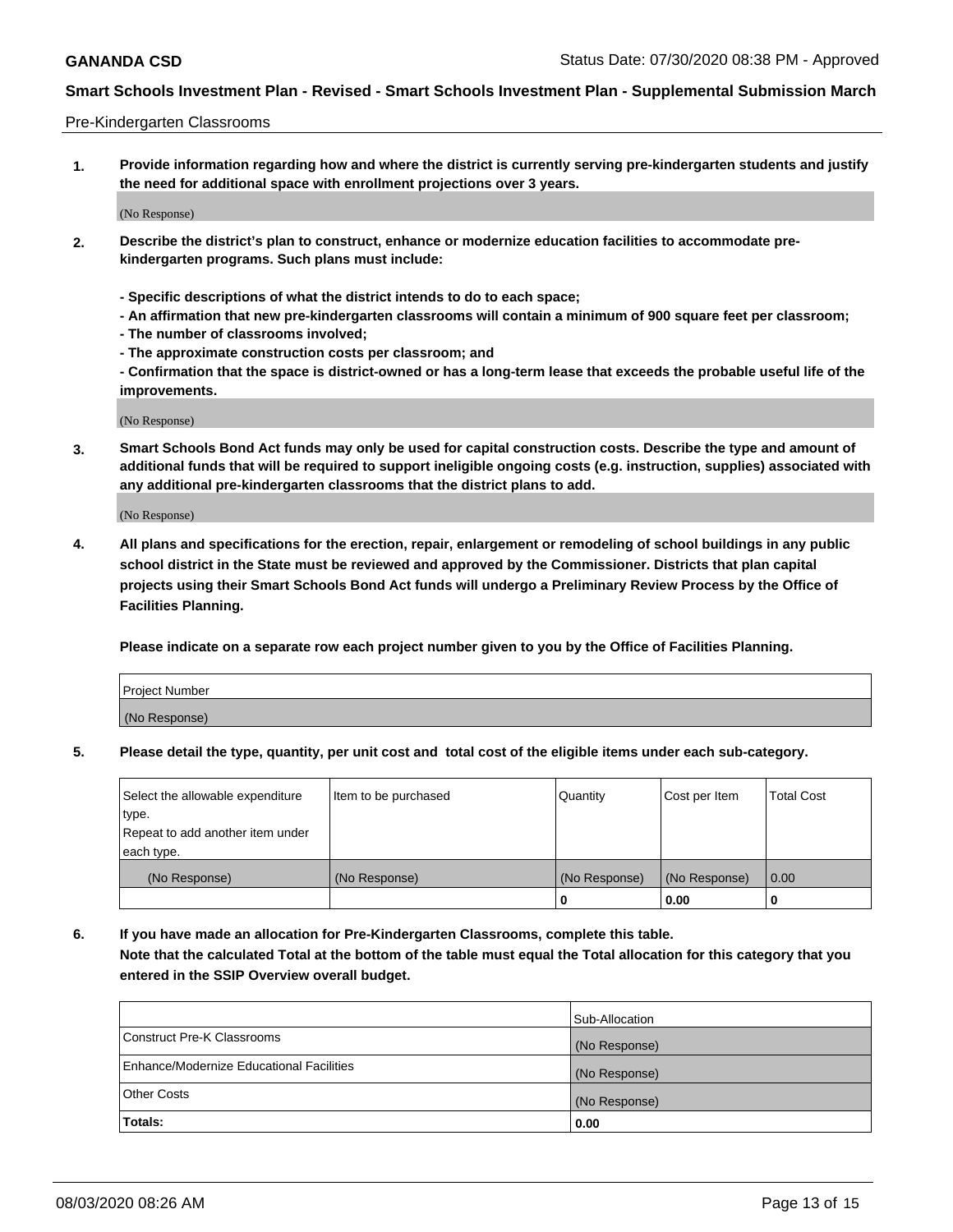Replace Transportable Classrooms

**1. Describe the district's plan to construct, enhance or modernize education facilities to provide high-quality instructional space by replacing transportable classrooms.**

(No Response)

**2. All plans and specifications for the erection, repair, enlargement or remodeling of school buildings in any public school district in the State must be reviewed and approved by the Commissioner. Districts that plan capital projects using their Smart Schools Bond Act funds will undergo a Preliminary Review Process by the Office of Facilities Planning.**

**Please indicate on a separate row each project number given to you by the Office of Facilities Planning.**

| Project Number |  |
|----------------|--|
|                |  |
|                |  |
|                |  |
| (No Response)  |  |
|                |  |
|                |  |

**3. For large projects that seek to blend Smart Schools Bond Act dollars with other funds, please note that Smart Schools Bond Act funds can be allocated on a pro rata basis depending on the number of new classrooms built that directly replace transportable classroom units.**

**If a district seeks to blend Smart Schools Bond Act dollars with other funds describe below what other funds are being used and what portion of the money will be Smart Schools Bond Act funds.**

(No Response)

**4. Please detail the type, quantity, per unit cost and total cost of the eligible items under each sub-category.**

| Select the allowable expenditure | Item to be purchased | Quantity      | Cost per Item | Total Cost |
|----------------------------------|----------------------|---------------|---------------|------------|
| ∣type.                           |                      |               |               |            |
| Repeat to add another item under |                      |               |               |            |
| each type.                       |                      |               |               |            |
| (No Response)                    | (No Response)        | (No Response) | (No Response) | 0.00       |
|                                  |                      | u             | 0.00          |            |

**5. If you have made an allocation for Replace Transportable Classrooms, complete this table. Note that the calculated Total at the bottom of the table must equal the Total allocation for this category that you entered in the SSIP Overview overall budget.**

|                                                | Sub-Allocation |
|------------------------------------------------|----------------|
| Construct New Instructional Space              | (No Response)  |
| Enhance/Modernize Existing Instructional Space | (No Response)  |
| <b>Other Costs</b>                             | (No Response)  |
| Totals:                                        | 0.00           |